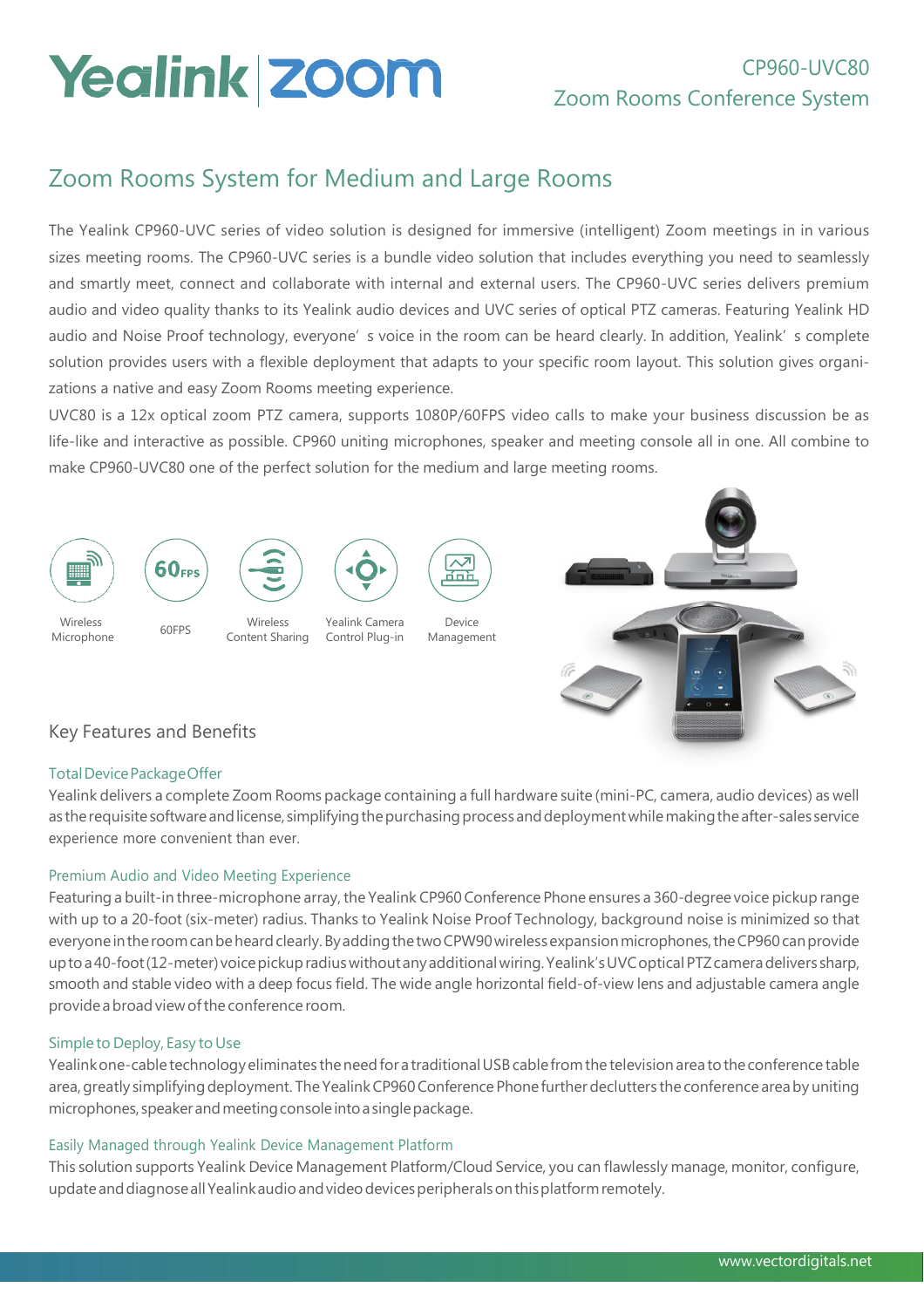# Yealink

# Specifications

#### Package Content

- Mini-PC and cable management box
- Yealink CP960 conference phone
- UVC80 USB PTZ camera
- Yealink CPW90 Wireless Microphones

#### Preload

- Windows 10 IoT Enterprise X64
- Windows 10 IoT Enterprise License
- Zoom Rooms App
- Yealink RoomConnect

#### Mini-PC Package

- 8<sup>th</sup>-gen Intel® Core™ i5
- Memory: 8GB (2 x 4GB)
- Storage: 128GB SSD
- 1 x HDMI video output
- Bluetooth and Wi-Fi
- 4 x USB3.1 Type-A
- 1 x Thunderbolt 3 Type-C
- 1 x 10/100/1000M Ethernet port
- 1 x Power port
- 1 x Security lock slot
- Cable management box

#### Yealink Conference Phone CP960

- 5" 720x1280 capacitive touch screen
- 1 x RJ45 10/100M Ethernet port
- Power over Ethernet (IEEE 802.3af ), class 4
- 2 x Wired MIC port
- 2 x USB 2.0 port
- 1 x 3.5mm audio-out port
- 1 x USB 2.0 Micro-B device port
- 1 x Security slot

#### UVC80 USB PTZ Camera

- 1920 x 1080 video resolution
- 60 frame rate
- 12x optical zoom
- Field of view (diagonal): 78.5°
- 
- 
- 1 x Line-out (3.5mm)
- 1 x Yealink Microphone port (RJ-45)
- 1 x USB 2.0 Type-B
- 1 x USB 2.0 Type-A
- 1 x Security lock slot

#### Yealink CPW90 Wireless Microphones

- DECT technology, up to 50 meters distance
- 10ft (3-meter) voice pickup range of every microphone unit
- Supports up to 4 wireless microphone units
- Built-in Li-battery, 11 days standby, 19 hours talking time
- Charging cradle, charging any time

#### Other Physical Features

- Operating humidity: 10~95%
- Operating temperature: 0~40°C (+32~104°F)
- Storage temperature: -30~70°C (-22~158°F)
- N.W/CTN: 4.9 Kg
- G.W/CTN: 6.2 Kg

# Scene graph in a conference room:





- Pan range: 200°
	- Tilt range: 60°
	-

# $\cdot$  1 x Line-in (3.5mm)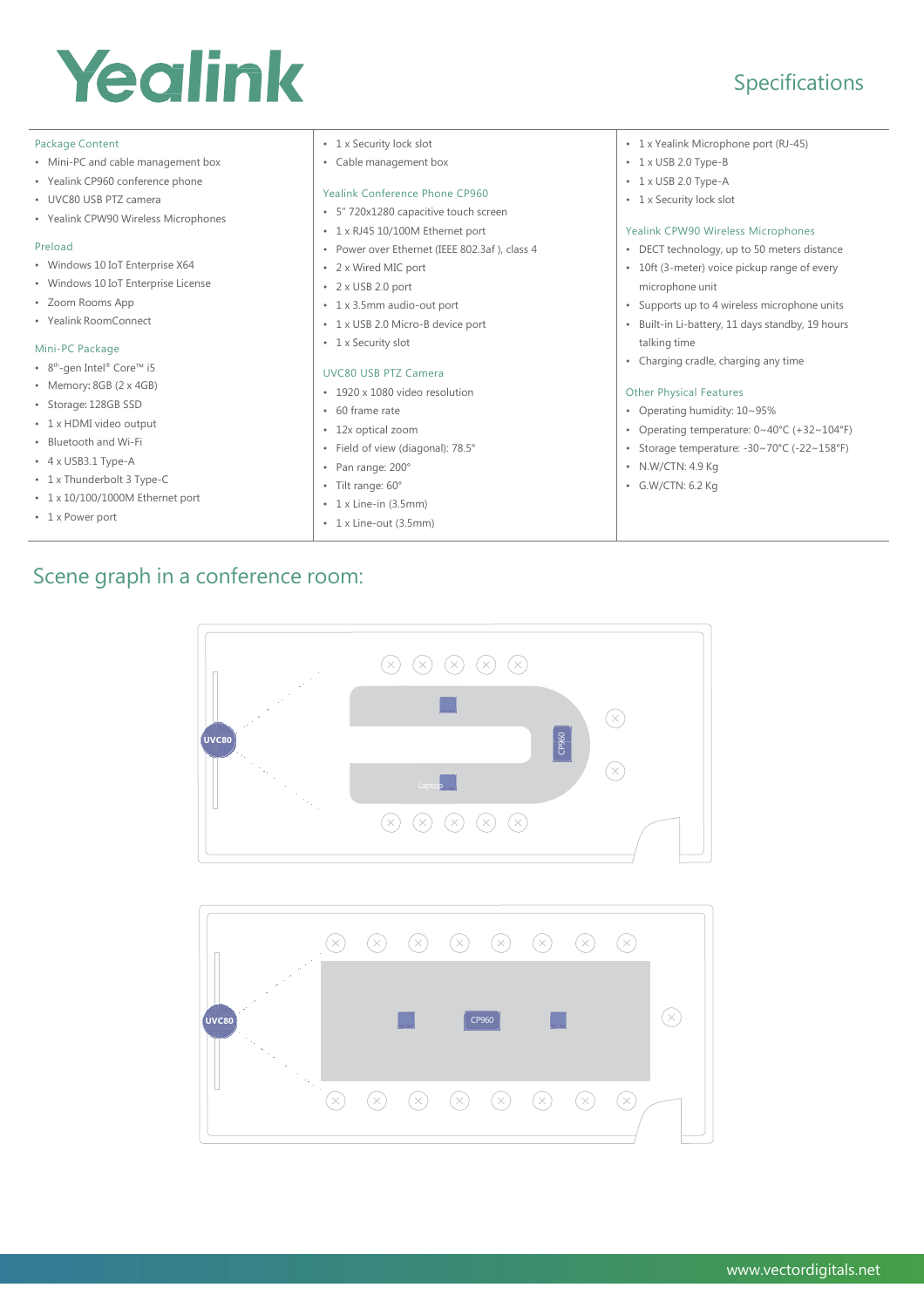

# Connection:



Ö For convenience, we recommend that you connect a wireless USB dongle to the back of the Mini-PC to use mouse and keyboard to manage devices.